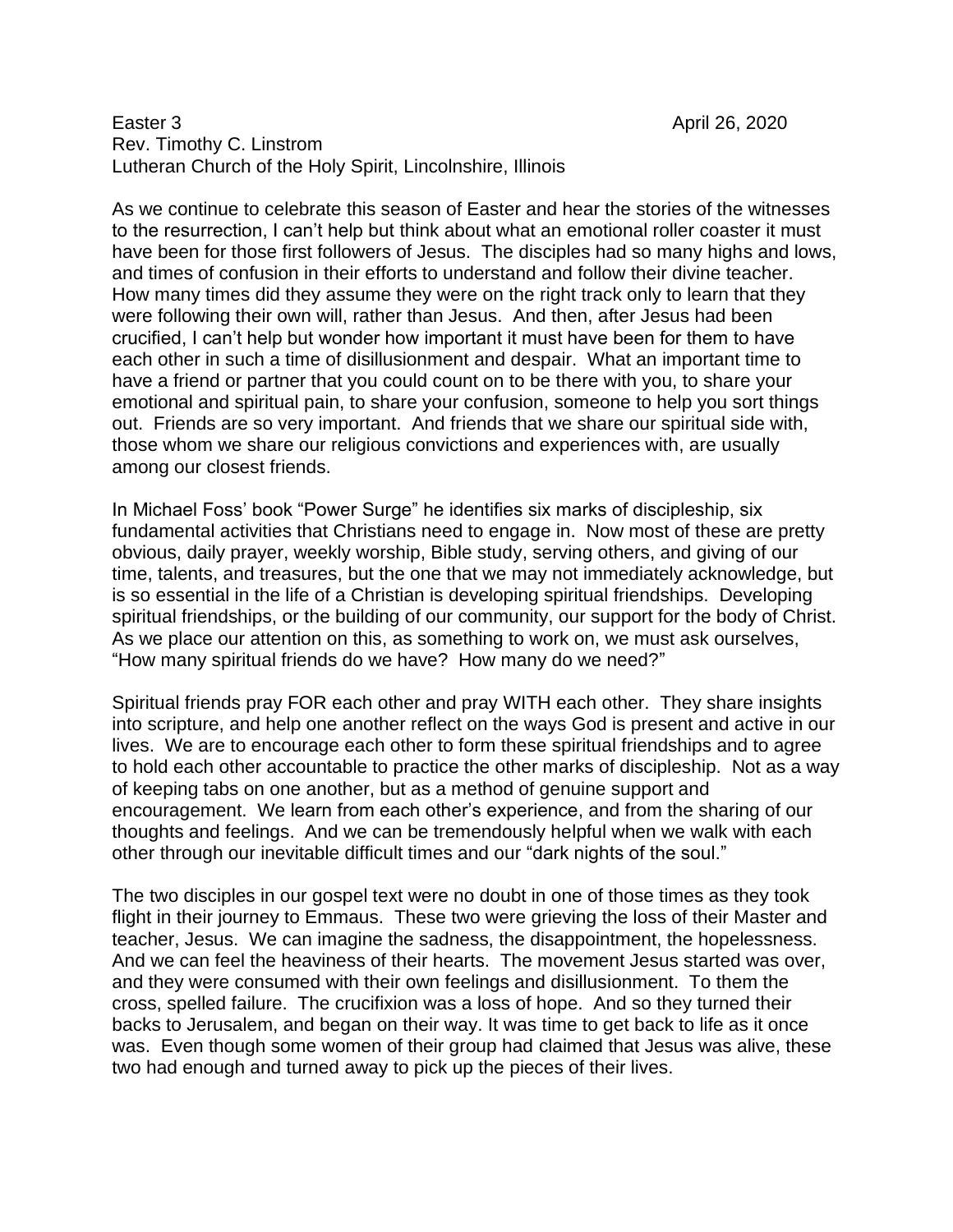And then a stranger joined them on their journey, but they were too consumed with their own thoughts and feelings, and they did not recognize him. They were still replaying the recent events in their minds, with the same disappointing results. The redeemer of Israel they were looking for, was dead, dead for three days now. These disciples were filled with uncertainties and they still hadn't found what they were searching for. They had hoped that Jesus might be the one.

And aren't we like that too, all too often consumed with ourselves and our own feelings. Stubborn and resistant to perceiving the world from another perspective, understanding events only in our own terms and for our own purposes. What stands in the way of our faith, is our belief in an image of Christ, that does not describe Jesus. Our expectations of Jesus, can blind us from seeing the real thing.

But isn't that what our culture teaches us, to rely on our own experience, to make our own evaluations about what is right and wrong, to turn our back to what has gone on before, to interpret the world, only from our own viewpoint, critical of, and doubting everything we see. In the post-modern world of today, each of us is free to conceive the world in whatever way we wish. There is nowhere to go beyond our own opinions, no appeal beyond our very own self, with our personally constructed view of the world. Don't give us stories of hundreds or thousands of years ago, every culture has its own stories. What is real is based on what we decide truth to be.

And if our culture hasn't hardened our hearts, surely the events in the news every day will. Our world is full of suffering from the coronavirus and its economic impact on so many peoples' livelihoods. Our world is full of divisiveness as our leaders play politics when real answers are needed. Our world is full of placing blame on others when there has never been a better time for us to cast aside our differences and work together as one. How do we keep hope alive when peace and goodwill seems to be an impossible goal for the human race. Did Jesus' coming make any difference in the whole scheme of things? Do our prayers go unanswered?

Whether we are in the midst of our grieving and hopelessness, or in the midst of our wealth and prosperity, it can be difficult to recognize the risen Jesus among us. It can be difficult to find the proper understanding of scriptures. And we are not likely to find just what we are looking for. But Jesus doesn't give up on his disciples who are "foolish and slow of heart to believe."

In spite of all that we do, our Lord comes to us. Even when we are looking at our Lord Jesus face to face, like those travelers to Emmaus, saying "Are you the only one who does not know the things that are taking place in these days?" Yet he still comes to us and he walks with us. Even when we can't recognize him, even when we can't see our Lord at work in our troubles and the tragedies of humanity, he is with us and is at work, creating and forming a future that we can't imagine.

And he came to the two disciples even when they had turned their backs on the first claims of Jesus' resurrection. This apparent stranger who walked with them turned out